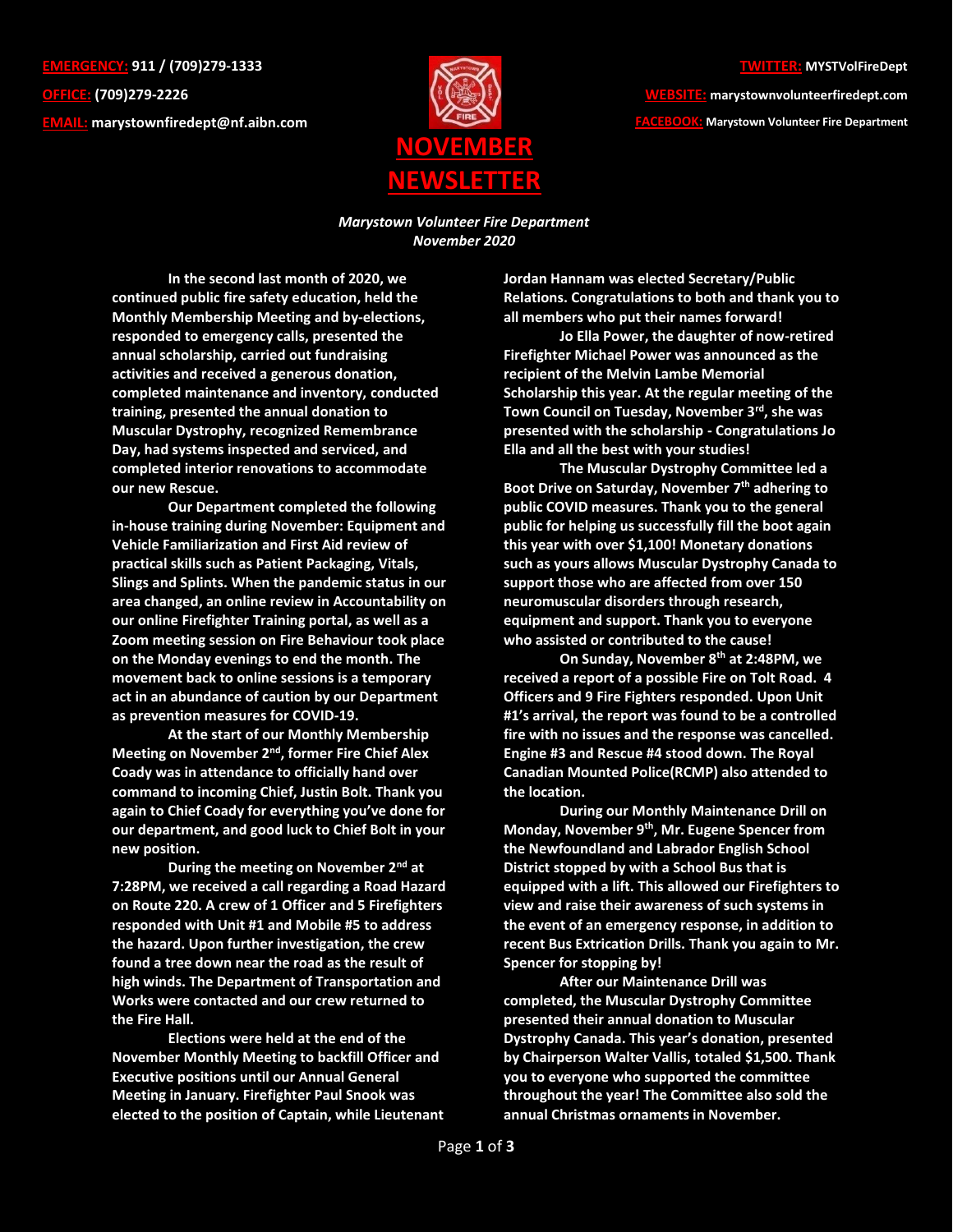**Unfortunately due to the current COVID-19 pandemic, the Annual Remembrance Day Ceremony could not be held in person on November 11th, it was instead done virtually. While we were unable to attend in person, our members still recognized the special day - we will always remember them! Thank you for your service and sacrifice, lest we forget!**

**On Sunday, November 15th at 2:40PM, we received a report of a Fire at 384 Ville Marie Drive. 5 Officers and 9 Firefighters responded. Upon Unit #1's arrival on scene it was confirmed there was no fire department response required, then Engine #3 and Rescue #4 stood down.** 

**As Firefighter health and safety is a priority for us, our breathing air systems were inspected and serviced on Tuesday, November 17th . Thank you to Acklands-Grainger for providing the important service!**

**On Friday, November 20th at 1:50PM, we received notification of a residential Fire Alarm activation at 1 Back Road, Jean de Baie. 1 Officer and 4 Firefighters responded with Engine #2 and Mobile #5. Upon arrival it was determined to be a false alarm and they returned to the Fire Hall.** 

**As COVID affected many activities this year, so was the same for our Annual Food Drive. The Food Drive was postponed from the original date until a date to be assessed, but we encourage everyone to support the Food Banks who are still accepting drop-off donations to help others!** 

**Avery's No Frills presented the Department with a generous monetary donation of nearly \$1,000 on Thursday, November 26th. Thank you to No Frills for running this campaign and for your donation to our Department, through the support of the public, it is greatly appreciated!**

**Late in the evening on Thursday, November 26th at 11:38PM, we received notification of a Motor Vehicle Accident(MVA) at 466 Ville Marie Drive. 5 Officers and 6 Firefighters responded. Upon Unit #1's arrival, it was determined a fire department response was not needed and Ladder #1, Engine #3, and Rescue #4 stood down. The RCMP and Marystown Ambulance also attended to the scene of the single vehicle accident.**

**On Saturday, November 28th at 9:57AM, we received a commercial Fire Alarm activation for No Frills at the Marystown Mall on Ville Marie Drive. 4 Officers and 11 Firefighters responded with Unit #1, Engine #3 and Rescue #4. Upon a thorough investigation the cause of the alarm was determined and isolated, then the scene was cleared and all Firefighters returned to the Fire Hall.**  **Marystown Ambulance and the RCMP also attended to the scene.** 

**In preparation for the arrival of our new Rescue #6 expected soon, Firefighters and town workers completed renovations to the Rescue #6 bay area to accommodate the vehicle. Thank you to the Fire Hall and Training Grounds Maintenance Committee and all involved in the preparations!**



**Picture 1. Chief Coady officially hands over command to Chief Bolt.**



**Picture 2. Jo Ella Power receives the Melvin Lambe Memorial Scholarship.**



**Picture 3. Firefighters at our annual Boot Drive for Muscular Dystrophy.**